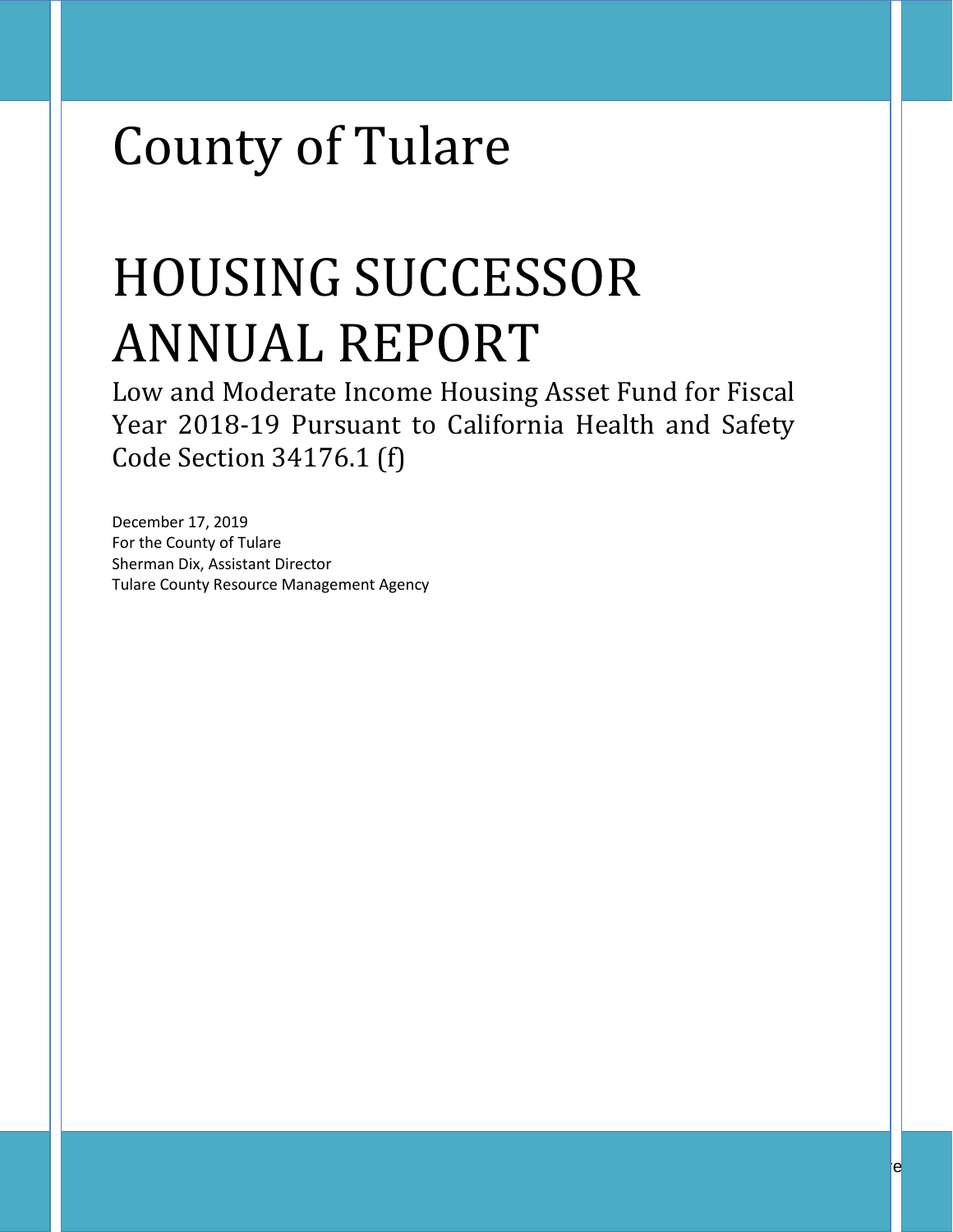## **Contents**

| $\mathbf{L}$ |  |
|--------------|--|
| II.          |  |
| III.         |  |
| IV.          |  |
| А.           |  |
| В.           |  |
| C.           |  |
| V.           |  |
| VI.          |  |
| VII.         |  |
| VIII.        |  |
| IX.          |  |
| Χ.           |  |
| XI.          |  |
| XII.         |  |
| XIII.        |  |
|              |  |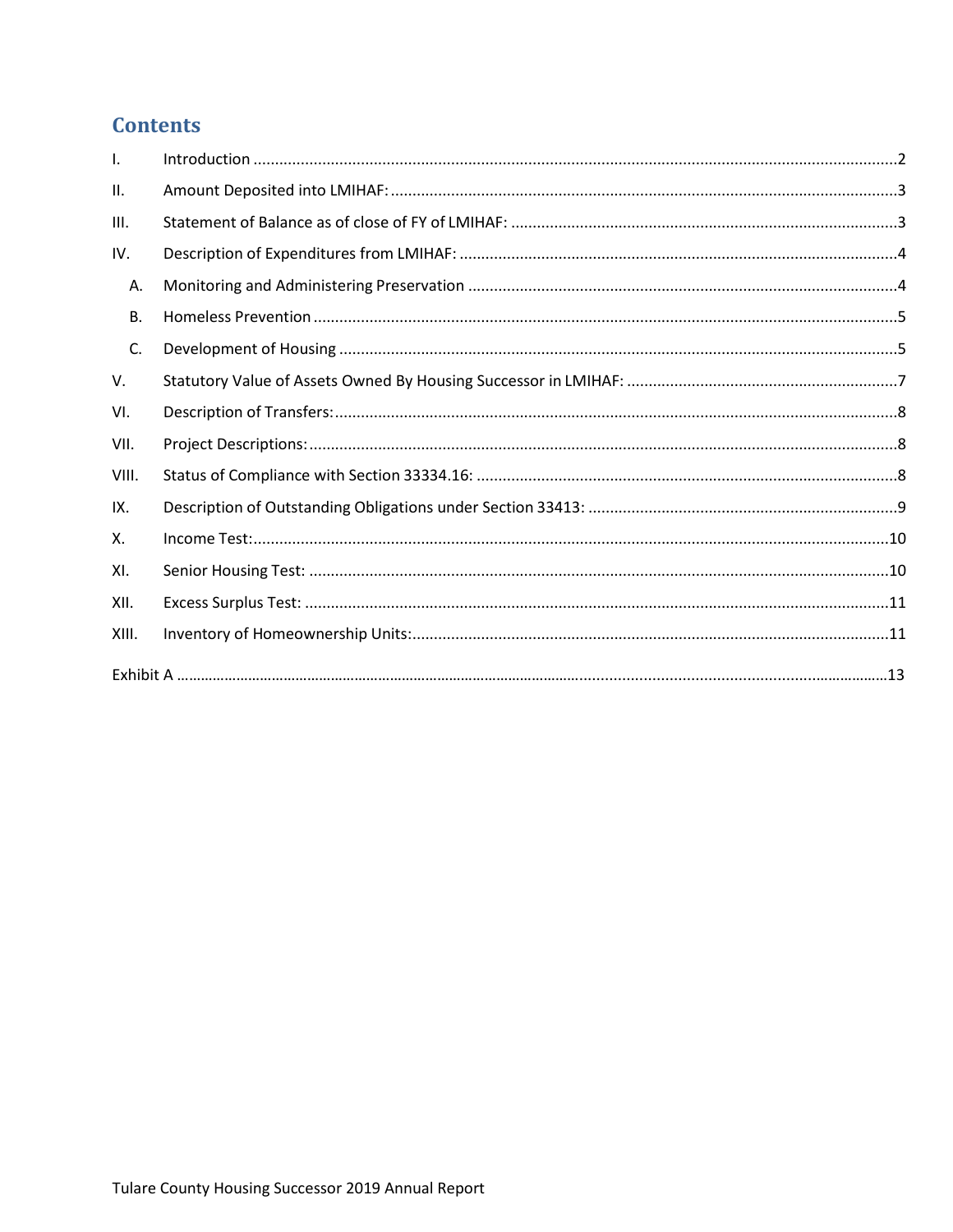## <span id="page-2-0"></span>**I. Introduction**

The County of Tulare assumed the housing functions of the former County of Tulare Redevelopment Agency on February 1, 2012. The transfer of the functions included transfer of formerly designated RDA low- and moderate-income housing funds as were any funds generated by the former RDA housing assets.

To ensure that the monies in the Fund are expended in accordance with the law, Section 34176.1(f) an annual report for housing successors are required to be reported. Reporting requirements include an independent financial audit of the fund within six months of the end of the fiscal year. The Housing Successor Fund is included as part of the audited Tulare County Comprehensive Annual Financial Report (CAFR), and is on the County's website at:

[http://tularecounty.ca.gov/auditorcontroller/index.cfm/auditor-controller/financial](http://tularecounty.ca.gov/auditorcontroller/index.cfm/auditor-controller/financial-reports1/comprehensive-annual-financial-report-cafr/)[reports1/comprehensive-annual-financial-report-cafr/](http://tularecounty.ca.gov/auditorcontroller/index.cfm/auditor-controller/financial-reports1/comprehensive-annual-financial-report-cafr/)

Housing successors that assumed the housing functions of a former Redevelopment Agency are required to post a report on its website containing information regarding the low and moderate income housing asset funds of the former redevelopment agency for the previous fiscal year. In this case, the County of Tulare, as the housing successor, is required to prepare and post the report.

This Housing Successor Annual Report (Report) for the Low and Moderate Income Housing Asset Funds (LMIHAF) has been prepared pursuant to California Health and Safety Code Section 34176.1(f) and is dated as of December 17, 2019.

This Report sets forth certain details of the County of Tulare Housing Successor (Housing Successor fund) activities during Fiscal Year 2018-19 (Fiscal Year). The purpose of this Report is to provide the governing body of the Housing Successor an annual report on the housing assets and activities of the Housing Successor under Part 1.85, Division 24 of the California Health and Safety Code, in particular sections 34176 and 34176.1 (Dissolution Law).

The following Report is based upon information prepared by County of Tulare staff and information contained within the financial records of the Low and Moderate Income Housing Fund for Fiscal Year 2018-19. This Report responds to the Annual Report requirements for Housing Successors reporting, specifically Health and Safety Code 34176.1(f).

[http://leginfo.legislature.ca.gov/faces/codes\\_displaySection.xhtml?lawCode=HSC&sectionNum=34176.](http://leginfo.legislature.ca.gov/faces/codes_displaySection.xhtml?lawCode=HSC§ionNum=34176.)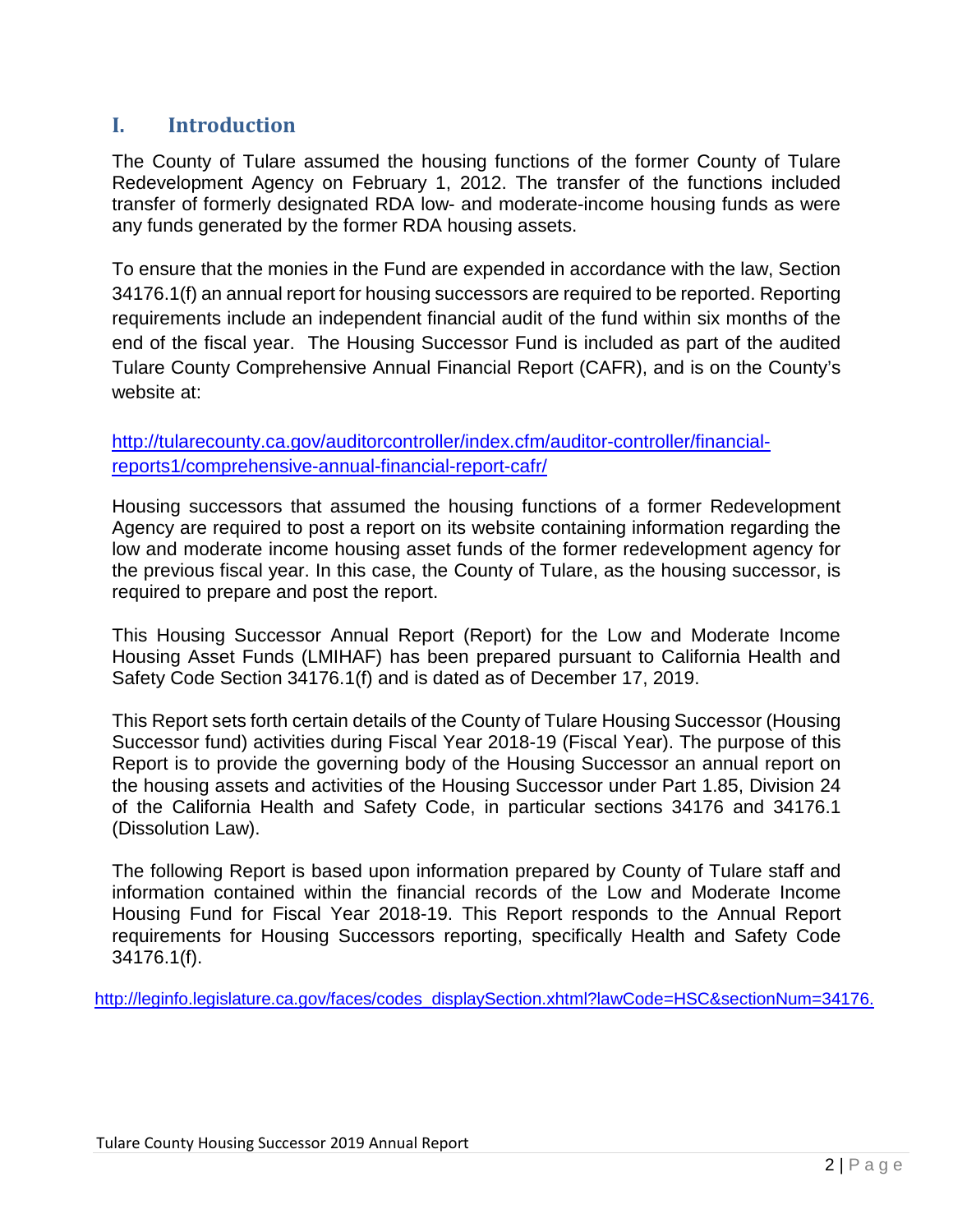## <span id="page-3-0"></span>**II. Amount Deposited into LMIHAF:**

*"(f) Section 33080.1 of this code and Section 12463.3 of the Government Code shall not apply. Instead, the housing successor shall conduct, and shall provide to its governing body, an independent financial audit of the Low and Moderate Income Housing Asset Fund within six months after the end of each fiscal year, which may be included in the independent financial audit of the host jurisdiction. If the housing successor is a city or county, it shall also include in its report pursuant to Section 65400 of the Government Code and post on its Internet Web site all of the following information for the previous fiscal year. If the housing successor is not a city or county, it shall also provide to its governing body and post on its Internet Web site all of the following information for the previous fiscal year:*

- *(1) The amount the city, county, or city and county received pursuant to subparagraph (A) of paragraph (3) of subdivision (b) of Section 34191.4.*
- *(2) The amount deposited to the Low and Moderate Income Housing Asset Fund, distinguishing between amounts deposited pursuant to subparagraphs (B) and (C) of paragraph (3) of subdivision (b) of Section 34191.4, amounts deposited for other items listed on the Recognized Obligation Payment Schedule, and other amounts deposited."*

This section provides the total amount of funds deposited into the Low and Moderate Income Housing Asset Fund (LMIHAF) during the Fiscal Year. Any amounts deposited for items listed on the Recognized Obligation Payment Schedule ("ROPS") must be distinguished from the other amounts deposited.

As shown in **Table 1: "Deposits to the LMIHAF 2018-19 FY"** below, a total of \$15,239.41 was deposited into the LMIHAF during the Fiscal Year 2018-19. There was not a deposit from the Recognized Obligation Payment Schedule (ROPS).

| Deposits to the LMIHAF 2018-19 FY |             |  |  |  |
|-----------------------------------|-------------|--|--|--|
| <b>Source</b><br><b>Amount</b>    |             |  |  |  |
| <b>Homebuyer Loan Payments</b>    | \$13,563.38 |  |  |  |
| Interest/Investment Income        | 1,676.03    |  |  |  |
| <b>ROPS</b>                       |             |  |  |  |
| <b>Total Amount Deposited</b>     | \$15,239.41 |  |  |  |

#### **Table 1: Deposits to the LMIHAF 18-19 FY**

#### <span id="page-3-1"></span>**III. Statement of Balance as of close of FY of LMIHAF:**

*(3) A statement of the balance in the fund as of the close of the fiscal year, distinguishing any amounts held for items listed on the Recognized Obligation Payment Schedule from other amounts.*

This section provides a statement of the balance in the LMIHAF as of the close of the Fiscal Year. Any amounts deposited for items listed on the Recognized Obligation Payment Schedule (ROPS) must be distinguished from the other amounts deposited.

As reflected below in **Table 2, "Beginning and Ending Balance in LMIHAF"** at the close of the Fiscal Year 2018-19, the ending balance in the LMIHAF was \$121,340.46.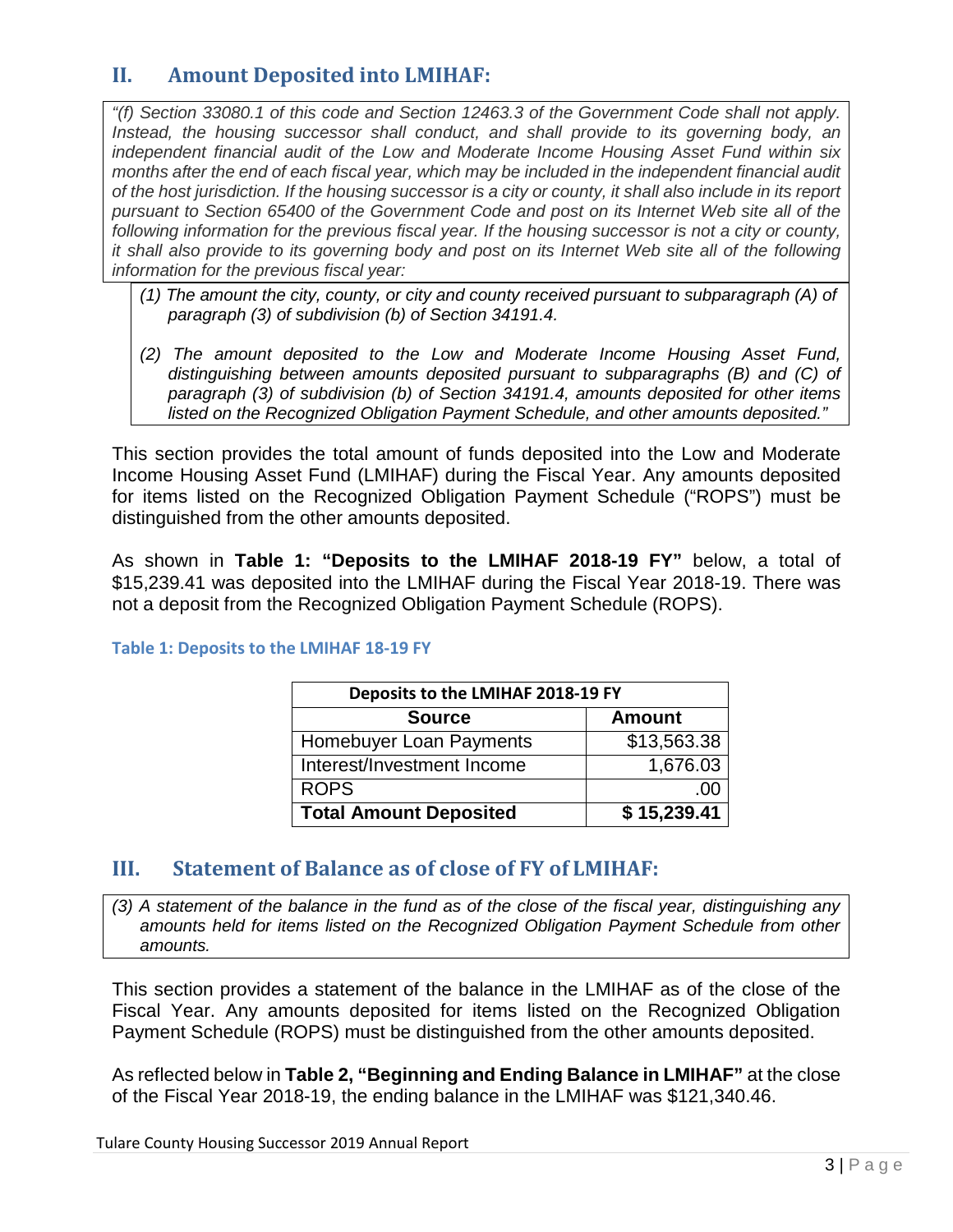| <b>Beginning &amp; Ending Balance of LMIHAF</b> |                |  |  |  |
|-------------------------------------------------|----------------|--|--|--|
| <b>Subject</b>                                  | <b>Balance</b> |  |  |  |
| Previous Balance at July 1, 2018                | \$112,823.40   |  |  |  |
| <b>Amount Deposited</b>                         | 15,239.41      |  |  |  |
| <b>Expenditures</b>                             | (6,722.35)     |  |  |  |
| Ending Balance at June 30, 2019                 | \$121,340.46   |  |  |  |

## <span id="page-4-0"></span>**IV. Description of Expenditures from LMIHAF:**

*(4) A description of expenditures from the fund by category, including, but not limited to, expenditures (A) for monitoring and preserving the long-term affordability of units subject to affordability restrictions or covenants entered into by the redevelopment agency or the housing successor and administering the activities described in paragraphs (2) and (3) of subdivision (a), (B) for homeless prevention and rapid rehousing services for the development of housing described in paragraph (2) of subdivision (a), and (C) for the development of housing pursuant to paragraph (3) of subdivision (a)."*

This section provides a description of the expenditures made from the LMIHAF during the Fiscal Year. **Table 3, "Total LMIHAF Expenditures"**, below reflects all LMIHAF expenditures, followed by detailed expenditures toward monitoring and administration in Table 4; Homeless Prevention and Rapid Rehousing in Table 5; and Housing Development in Table 6.

#### **Table 3: Description of Total LMIHAF Expenditures**

| <b>Total LMIHAF Expenditures</b>           |                     |
|--------------------------------------------|---------------------|
| <b>Type of Expenditures (Subject)</b>      | <b>Expenditures</b> |
| Monitoring and Administration Expenditures | \$6,722.35          |
| <b>Total Expenditures for LMIHAF</b>       | \$6,722.35          |

#### **A. Monitoring and Administering Preservation**

<span id="page-4-1"></span>For the purpose of monitoring and preserving the long-term affordability of units subject to affordability restrictions or covenants entered into by the redevelopment agency or the housing successor, and for the purpose of administering the activities as referenced under H & S Code Section 34176.1 (a) (2) and (3), a housing successor is allowed to spend up to the greater of \$200,000 or 5% of the statutory value of the Housing Assets Portfolio (defined and calculated in Section V below). Note that the percentage of the statutory value of the housing asset portfolio increased from 2% to 5% under SB 107, effective January 2016.

Tulare County Housing Successor 2019 Annual Report Therefore, based on our value asset portfolio referenced under Section V, and referenced herein of \$1,841,951.17, our monitoring and administrative expenses may not exceed \$92,097.56. As reflected below in **Table 4: "Description of LMIHAF Monitoring and**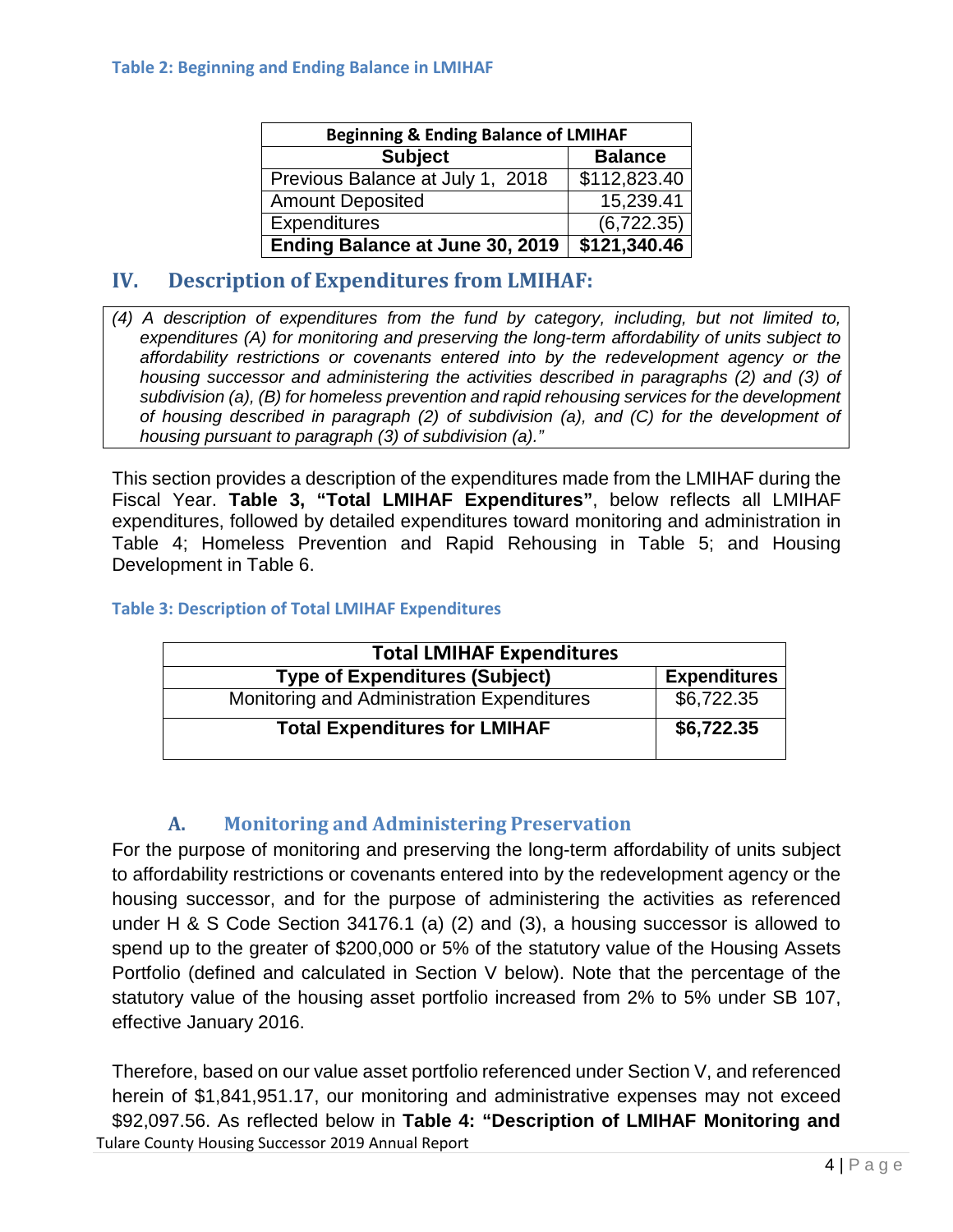**Administrative Expenditures"**, the LMIHAF had a total of \$6,722.35 in expenditures toward monitoring and administration for Fiscal Year 2018-19.

| <b>LMIHAF Monitoring and Administrative Expenditures</b> |                     |  |  |  |
|----------------------------------------------------------|---------------------|--|--|--|
| <b>Subject</b>                                           | <b>Expenditures</b> |  |  |  |
| Monitoring and Administration                            | \$6,722.35          |  |  |  |
| <b>Total Expenditures</b>                                | \$6,722.35          |  |  |  |

**Table 4: Description of LMIHAF Monitoring and Administrative Expenditures**

#### **B. Homeless Prevention**

<span id="page-5-0"></span>As per Health & Safety Code Section 34176.1 (a) (2): Notwithstanding Section 33334.2, if the housing successor has fulfilled all obligations pursuant to Sections 33413 and 33418, the housing successor may expend up to two hundred fifty thousand dollars (\$250,000) per fiscal year for homeless prevention and rapid rehousing services for individuals and families who are homeless or would be homeless but for this assistance. This includes the provision for short-term or medium-term rental assistance, housing relocation and stabilization services. It also includes housing search, mediation, or outreach to property owners, credit repair, security or utility deposits, utility payments, rental assistance for a final month at a location, moving costs assistance, case management or other appropriate activities for homelessness prevention and rapid rehousing of persons who have become homeless.

For the 2018-19 fiscal year, \$0 of LMIHAF was utilized toward homeless prevention, as reflected below in **Table 5, "Description of LMIHAF Homeless Prevention & Rapid Rehousing Expenditures".**

| <b>LMIHAF Homeless Prevention &amp; Rapid Rehousing Expenditures</b>       |                     |  |  |  |
|----------------------------------------------------------------------------|---------------------|--|--|--|
| <b>Subject</b>                                                             | <b>Expenditures</b> |  |  |  |
| Homeless Prevention and Rapid Rehousing Expenditures                       | \$0                 |  |  |  |
| <b>Total 2018-19 LMIHAF Expenditures for Homeless</b><br><b>Prevention</b> | \$0                 |  |  |  |

#### **Table 5: Description of LMIHAF Homeless Prevention & Rapid Rehousing Expenditures**

## **C. Development of Housing**

<span id="page-5-1"></span>Under Health and Safety Code Division 24, Section 34176.1 (a) (3), the housing successor shall expend all funds remaining in the Low and Moderate Income Housing Asset Fund after the expenditures allowed pursuant to 34176.1 (a) (1) and (2) for the development of housing affordable to and occupied by households earning 80% or less of the Area Median Income (AMI), with at least 30% of these remaining funds expended for the development of rental housing affordable to and occupied by households earning 30% AMI or less. Please note that this is after monitoring, administration and homeless prevention expenditures.

Additionally, no more than 20% of these remaining funds may be expended for the development of housing affordable to and occupied by households earning between 60% and 80% AMI.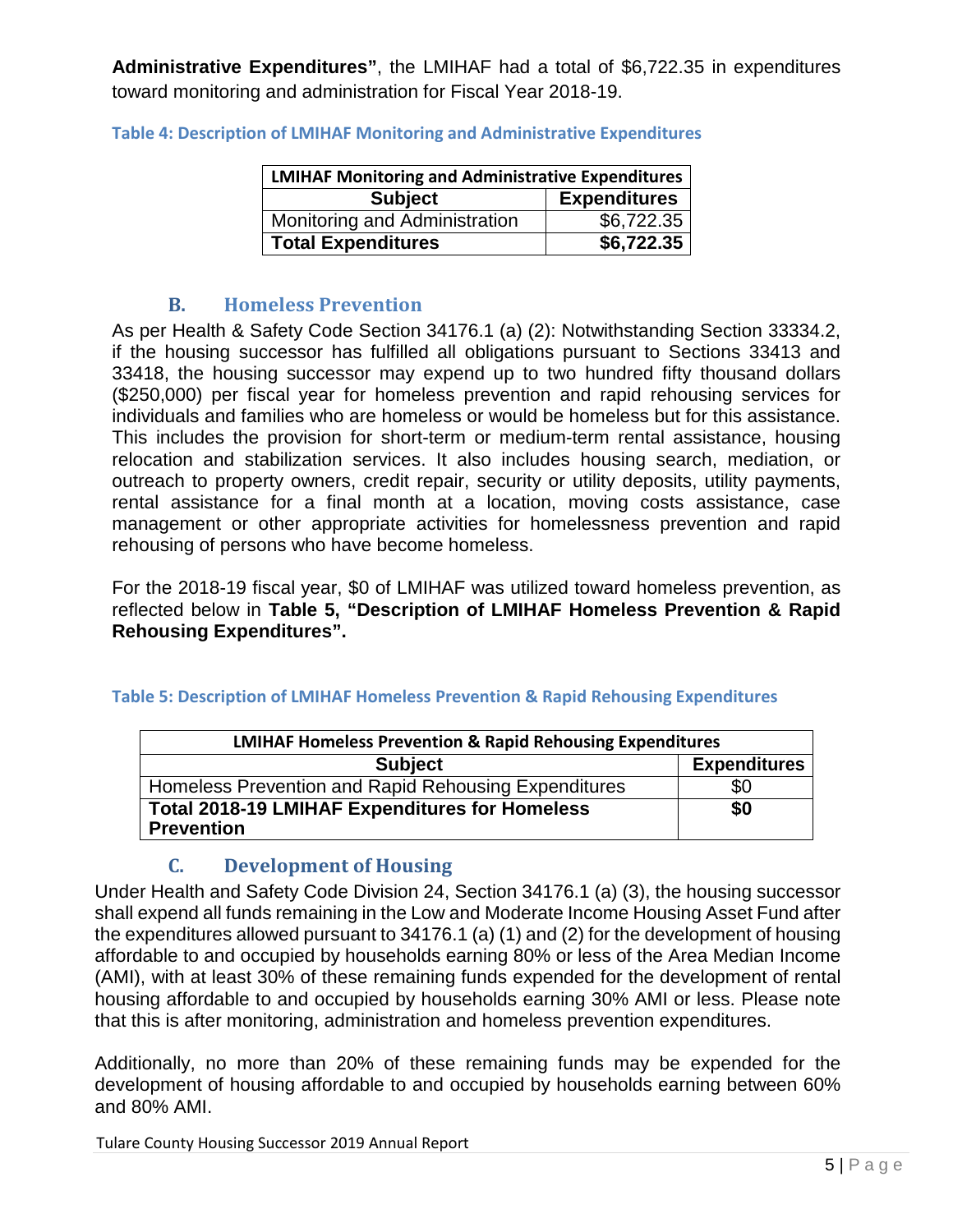A demonstration of these requirements is included under Section "X", Income Test. To better understand the Housing Asset Fund Expenditure limitations, the **Graph 1: "Housing Asset Fund Expenditure Requirements",** below represents the percentage toward ownership, rental and income affordability limits.

#### AMI **Housing Asset Fund Expenditure** 80% 70% 60% 50% 40% 30% 20% AMI between 61% -80% **Below 60% AMI 30% AMI** or below Owner Occupied Housing Rental Housing 10% 0% % of Expenditures toward % of Expenditurestoward Housing Types Income Affordability **70% Owner Occupied 20% 50% 30**% **Rental 30%**

**Graph: Housing Asset Fund Expenditure 1**

As reflected below within **Table 6, "Description of LMIHAF Housing Development Expenditures by Income Level**", no LMIHAFs were utilized for the fiscal year. The County, as the administrator of the Housing Fund, has incurred administrative expenses since the beginning of the first five-year compliance period on January 1, 2014.

The County will continue to monitor the progress and requirements of this section.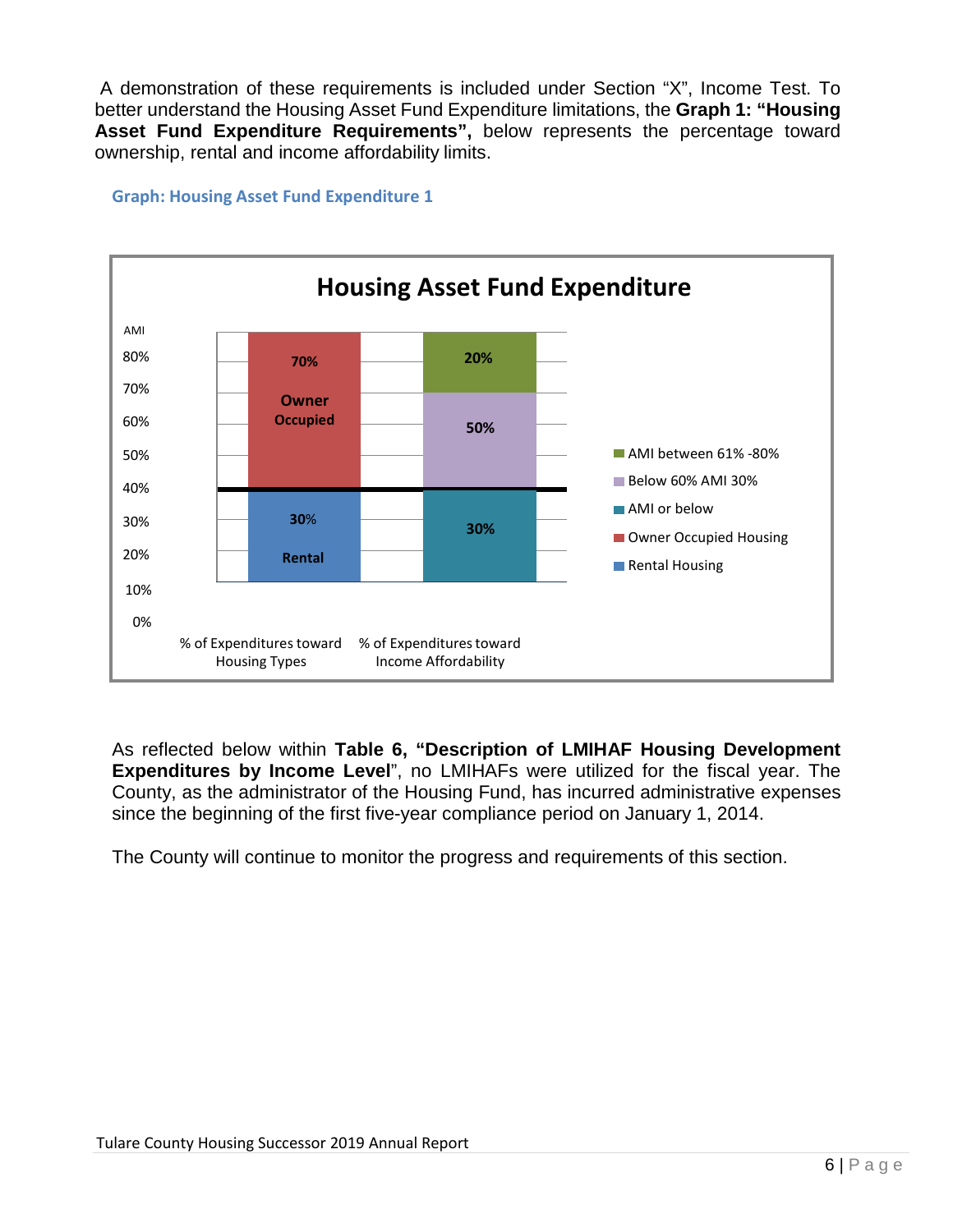#### **Table 6: Description of LMIHAF Housing Development Expenditures by Income level**

| <b>Housing Development:</b>                                                                                                | <b>Expenditures</b> |
|----------------------------------------------------------------------------------------------------------------------------|---------------------|
|                                                                                                                            |                     |
| Expenditures on Extremely-Low Income Units                                                                                 |                     |
| (households earning 30% or less of the Area Median<br>Income ("AMI");<br>Expenditures on Very-Low Income Units (households | \$0                 |
| earning 31% to 50% of the AMI); and<br>Expenditures on Low Income Units (households earning<br>$\blacksquare$              | \$0                 |
| 51% to 80% of the AMI)                                                                                                     | \$0                 |
| <b>Total 2018-19 LMIHAF Housing Development</b><br><b>Expenditures</b>                                                     | \$0                 |

#### <span id="page-7-0"></span>**V. Statutory Value of Assets Owned By Housing Successor in LMIHAF:**

*(5) As described in paragraph (1) of subdivision (a), the statutory value of real property owned by the housing successor, the value of loans and grants receivable, and the sum of these two amounts.*

Under the Dissolution Law and for purposes of this Report, the "statutory value of real property" means the value of properties formerly held by the former redevelopment agency as listed on the housing asset transfer schedule approved by the Department of Finance as listed in such schedule under Section 34176(a) (2), the value of the properties transferred to the Housing Successor pursuant to Section 34181(f), and the purchase price of property purchased by the Housing Successor. Further, the value of loans and grants receivable is included in these reported assets held in the LMIHAF.

**Table 7, "Real Property Owned",** reflects the statutory value of assets owned of \$22,934.17 and **Table 8, "Loans/Notes Receivable",** reflects the value of Notes Receivable of \$1,819,017.00 by the Housing Successor. In total, the value of housing assets is \$1,841,951.17 for the combined value of assets.

#### **Table 7: Real Property Owned**

| Real                                 | <b>Statutory Value</b> |           |  |
|--------------------------------------|------------------------|-----------|--|
| <b>Property</b>                      |                        |           |  |
| Vacant Land - Goshen APN 073-024-024 |                        | 14,934.17 |  |
| Vacant Land - Goshen APN 075-070-044 |                        | 8,000.00  |  |
| Total Real Property                  |                        | 22,934.17 |  |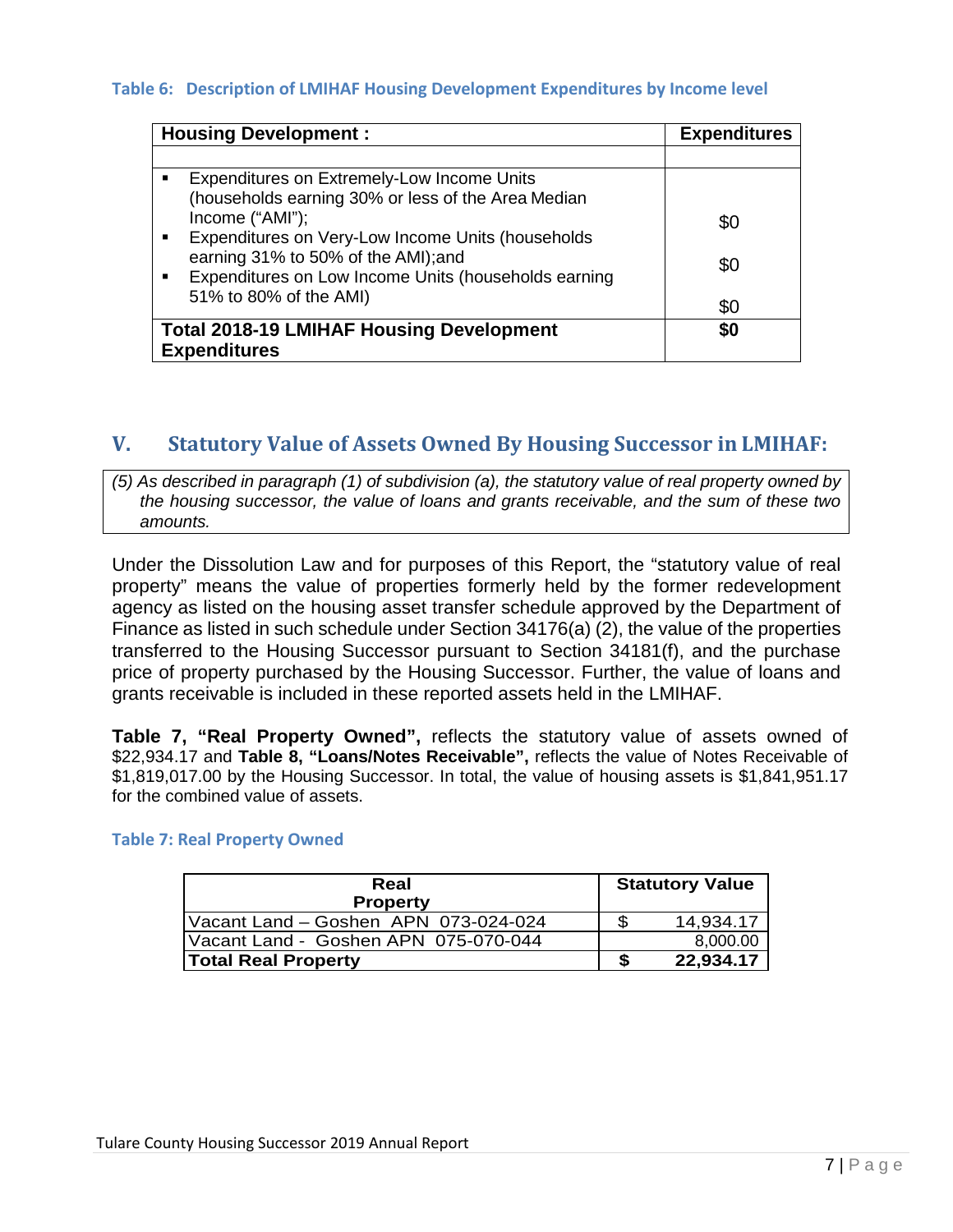#### **Table 8: Loans/Notes Receivable**

| Loans<br><b>Receivable</b>                                                        | Value          |
|-----------------------------------------------------------------------------------|----------------|
| Single Family Properties - First Time Homebuyer Loans<br>and Rehabilitation Loans | \$1,819,017.00 |
| Total Value of Loans Receivable                                                   | \$1,819,017.00 |
|                                                                                   |                |

*Total Statutory Value of Real Property & Loans/Notes Receivable: \$1,841,951.17*

## <span id="page-8-0"></span>**VI. Description of Transfers:**

*(6) A description of any transfers made pursuant to paragraph (2) of subdivision (c) in the previous fiscal year and, if still unencumbered, in earlier fiscal years and a description of and status update on any project for which transferred funds have been or will be expended if that project has not yet been placed in service.*

This section describes transfers, if any, to another successor made in previous Fiscal Year(s), including whether the funds are unencumbered and the status of projects, if any, for which the transferred LMIHAF will be used. The sole purpose of the transfers must be for the development of transit priority projects, permanent supportive housing, housing for agricultural employees or special needs housing.

The Housing Successor did not make any LMIHAF transfers to other Housing Successor(s) under Section 34176.1(c) (2) during the Fiscal Year 2018-19.

## <span id="page-8-1"></span>**VII. Project Descriptions:**

*(7) A description of any project for which the housing successor receives or holds property tax revenue pursuant to the Recognized Obligation Payment Schedule and the status of that project.*

This section describes any project for which the Housing Successor receives or holds property tax revenue pursuant to the ROPS and the status of that project.

The Housing Successor does not receive or hold property tax revenue pursuant to the ROPS for any of the Housing projects.

## <span id="page-8-2"></span>**VIII. Status of Compliance with Section 33334.16:**

*(8) For interests in real property acquired by the former redevelopment agency prior to February 1, 2012, a status update on compliance with Section 33334.16. For interests in real property acquired on or after February 1, 2012, a status update on the project.*

This section provides a status update on compliance with Section 33334.16 for interests in real property acquired by the former redevelopment agency prior to February 1, 2012. For interests in real property acquired on or after February 1, 2012, provide a status update on the project.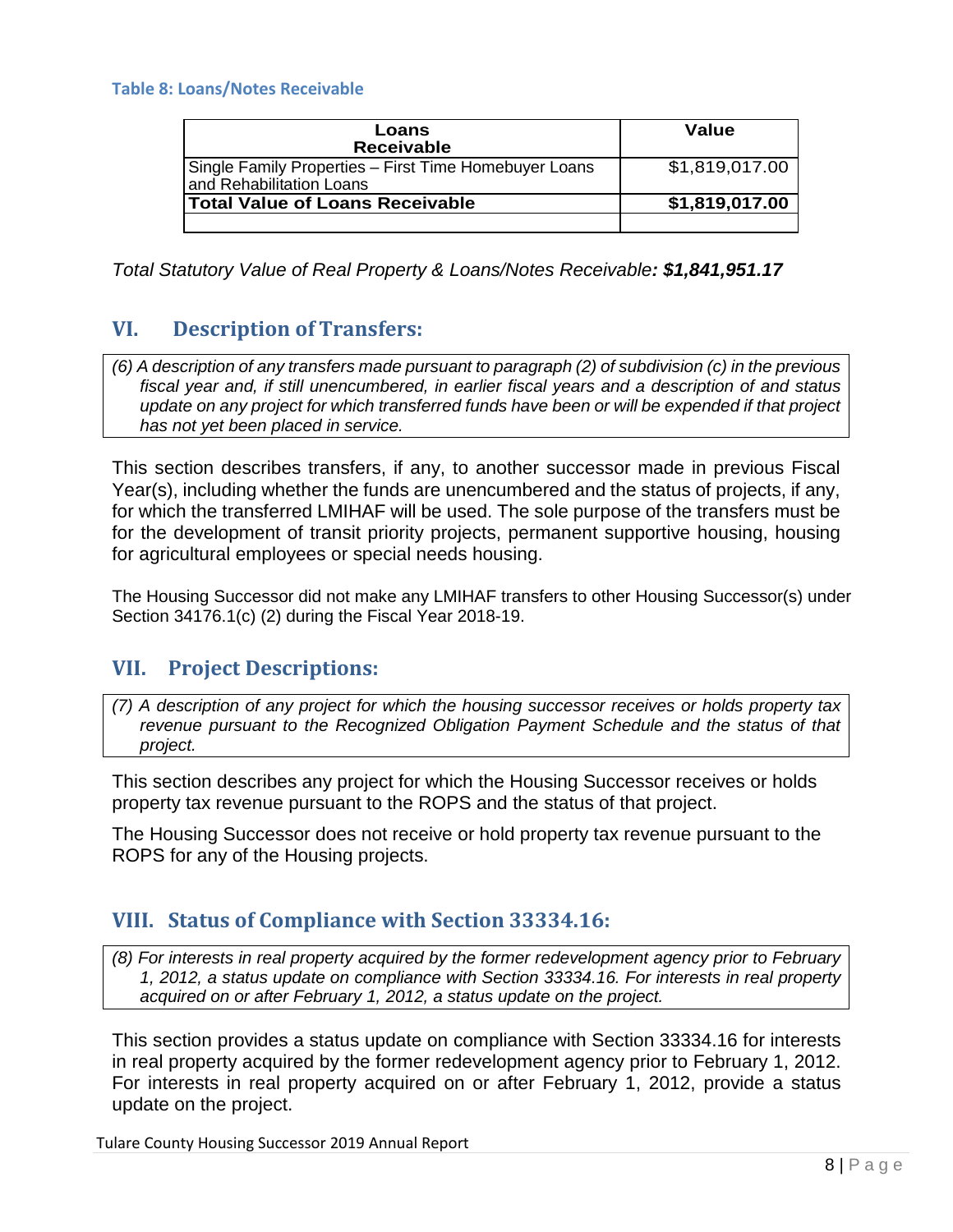Section 34176.1 provides that Section 33334.16 does not apply to interests in real property acquired by the Housing Successor on or after February 1, 2012; however, this Report presents a status update on the projects related to such real property.

With respect to interests in real property acquired by the former redevelopment agency *prior* to February 1, 2012, the time periods described in Section 33334.16 shall be deemed to have commenced on the date that the Department of Finance approved the property as a housing asset in the LMIHAF; thus, as to real property acquired by the former redevelopment agency now held by the Housing Successor in the LMIHAF, the Housing Successor must initiate activities consistent with the development of the real property for the purpose for which it was acquired within five years of the date the DOF approved such property as a housing asset.

**Table 9, Section 33332.16 Compliance- Status of Real Property housing assets,**  shown below, provides a status update on the real property housing asset(s) that were acquired prior to February 1, 2012, and compliance with five‐year period:

| <b>Real Property</b> |                      |                                                   |                                                                      |                                                                    |                                                                         |                                                                                                                                                   |
|----------------------|----------------------|---------------------------------------------------|----------------------------------------------------------------------|--------------------------------------------------------------------|-------------------------------------------------------------------------|---------------------------------------------------------------------------------------------------------------------------------------------------|
| Item#                | <b>Type of Asset</b> | <b>Legal Title and</b><br><b>Description</b>      | Date of<br>construction<br>or<br>acquisition<br>by the<br>former RDA | <b>DOF</b><br>Approved<br>Property as a<br><b>Housing</b><br>Asset | <b>Deadline to</b><br>Initiate<br><b>Development</b><br><b>Activity</b> | <b>Status of Housing Successor</b><br>Activity 2019                                                                                               |
| 1                    | Single Family Home   | 15884-A Jasmine<br>Avenue, Ivanhoe,<br>California | <b>July 26,</b><br>2007                                              | January 14,<br>2013                                                | N/A                                                                     | Property sold 06/07/2012, Proceeds<br>were returned to NSP1 Program                                                                               |
| $\mathbf{z}$         | Single Family Home   | 15884-C Jasmine<br>Avenue, Ivanhoe,<br>California | <b>July 26,</b><br>2007                                              | January 14,<br>2013                                                | N/A                                                                     | Property sold 01/25/2013, Proceeds<br>were returned to NSP1 Program                                                                               |
| 3                    | Single Family Home   | 15884-D Jasmine<br>Avenue, Ivanhoe,<br>California | <b>July 26,</b><br>2007                                              | January 14,<br>2013                                                | N/A                                                                     | Property sold 06/14/2012, Proceeds<br>were returned to NSP1 Program                                                                               |
| 4                    | Vacant Land          | 4929 Avenue 309.<br>Goshen, California            | August 17,<br>2010                                                   | January 14,<br>2013                                                | January 14,<br>2018                                                     | Property secured for Redevelopment<br>funded loan acquired through<br>property tax sale. Property in the<br>process of being sold or transferred  |
| 5                    | Vacant Land          | 30907 Juniper, Goshen,<br>California              | <b>July 25,</b><br>2007                                              | January 14,<br>2013                                                | January 14,<br>2018                                                     | Property secured for Redevelopment<br>funded loan acquired through<br>property tax sale. Property in the<br>process of being sold or transferred, |

**Table 9: Section 33332.16 Compliance- Status of real property housing asset(s)**

## <span id="page-9-0"></span>**IX. Description of Outstanding Obligations under Section 33413:**

*(9) A description of any outstanding obligations pursuant to Section 33413 that remained to transfer to the housing successor on February 1, 2012, of the housing successor's progress in meeting those obligations, and of the housing successor's plans to meet unmet obligations. In addition, the housing successor shall include in the report posted on its Internet Web site the implementation plans of the former redevelopment agency.*

This section describes the outstanding replacement and inclusionary housing obligations, if any, under Section 33413 that remained outstanding prior to dissolution of the former redevelopment agency as of February 1, 2012, along with the Housing Successor's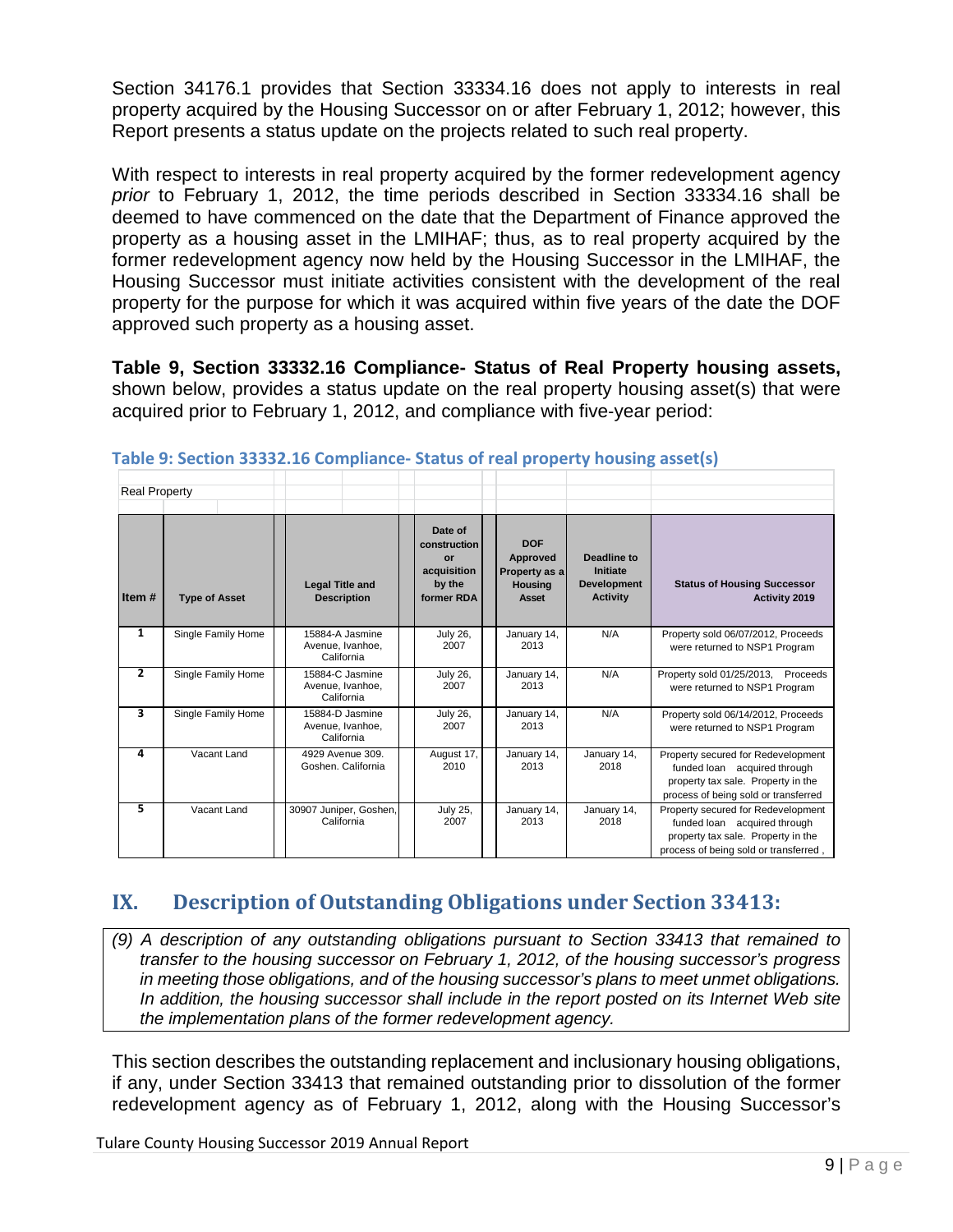progress in meeting those prior obligations, if any, of the former redevelopment agency and how the Housing Successor plans to meet unmet obligations, if any. The housing successor does not have any obligations to fulfill under Section 33413.

## <span id="page-10-0"></span>**X. Income Test:**

*(10) The information required by subparagraph (B) of paragraph (3) of subdivision (a).*

This section provides the information required by Section 34176.1(a)(3)(B), or a description of expenditures by income restriction for a five year period, with the time period that began, January 1, 2014, and whether the statutory thresholds have been met.

Section 34176.1(a)(3)(B) requires that the Housing Successor must require at least 30% of the LMIHAF to be expended for development of rental housing affordable to and occupied by households earning 30% or less of the AMI. If the Housing Successor fails to comply with the Extremely-Low Income requirements in any five-year report, then the Housing Successor must ensure that at least 50% of the funds remaining in the LMIHAF be expended in each fiscal year, following the latest fiscal year, following the report on households earning 30% or less of the AMI until the Housing Successor demonstrates compliance with the Extremely-Low Income requirement,

**Table 10, "Extremely Low Income Test",** below shows no spending for this period.

#### **Table 10 Extremely Low Income Test**

| Extremely-Low Income Test 2014-15 to 2018-19    |                      |  |  |  |  |  |
|-------------------------------------------------|----------------------|--|--|--|--|--|
| LMIHAF Spent on Extremely-Low Income Households | \$0 Spent on ELI (A) |  |  |  |  |  |
| <b>Total LMIHAF (Five Year Total)</b>           | Total LMIHAF (B)     |  |  |  |  |  |
| <b>Extremely-Low Income Test</b>                | (A)/(B) 0%           |  |  |  |  |  |

## <span id="page-10-1"></span>**XI. Senior Housing Test:**

*assisted individually or jointly by the housing successor, its former redevelopment agency, and its host jurisdiction within the previous 10 years in relation to the aggregate number of units of deed-restricted rental housing assisted individually or jointly by the housing successor, its former redevelopment agency, its formerly redevelopment agency, and its host jurisdiction within the same time period. (11) The percentage of units of deed-restricted rental housing restricted to seniors and*

This section provides the percentage of units of deed-restricted rental housing restricted to seniors and assisted individually or jointly by the Housing Successor, its former redevelopment Agency, and its host jurisdiction within the previous 10 years in relation to the aggregate number of units of deed-restricted rental housing assisted individually or jointly by the Housing Successor, its former Redevelopment Agency and its host jurisdiction within the same time period. If this percentage exceeds 50%, then the Housing Successor cannot expend future funds in the LMIHAF to assist additional senior housing units until the Housing Successor or County assists and construction has commenced on a number of restricted rental units that is equal to 50% of the total amount of deed restricted rental units.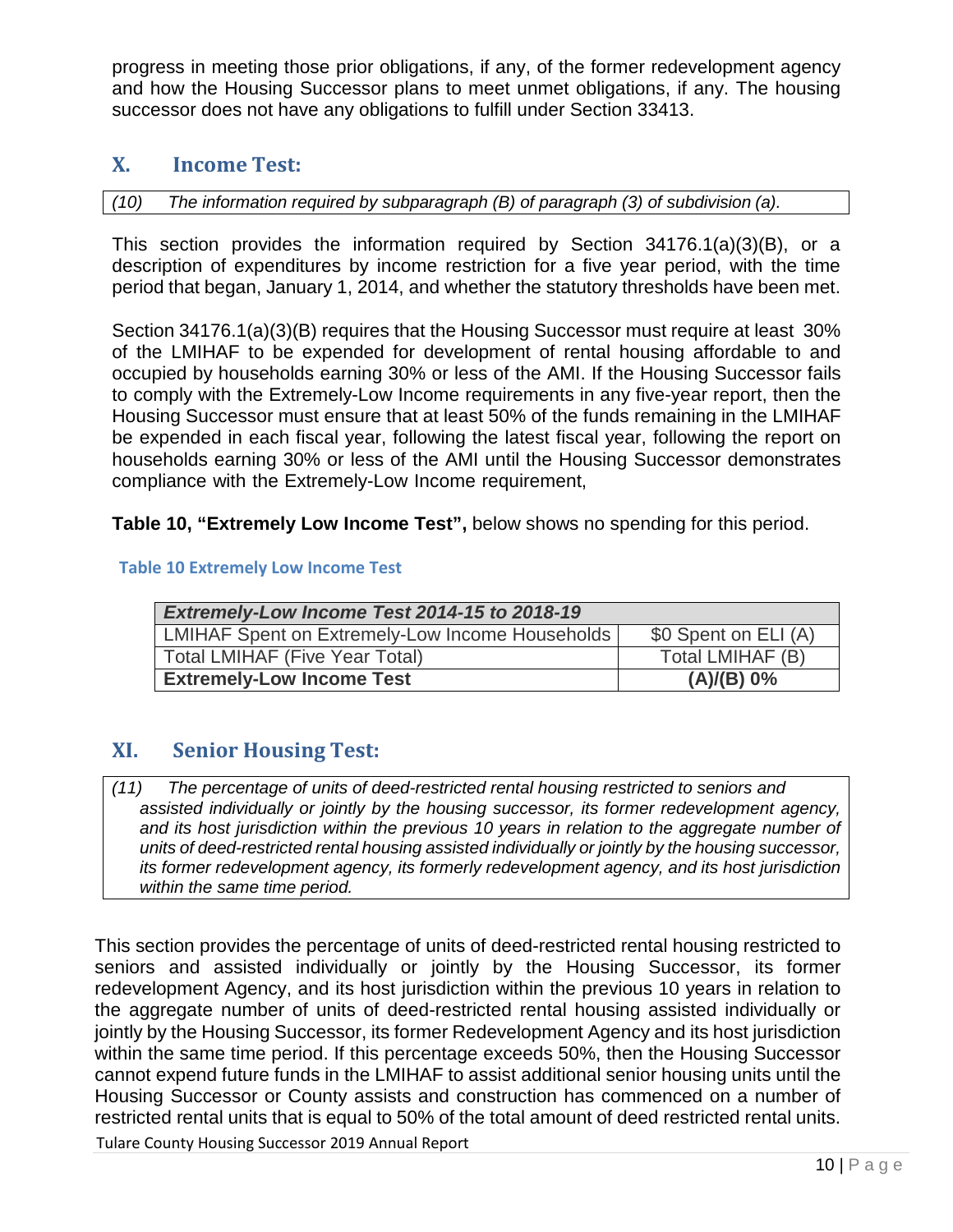For this Report, Table 11 below reflects the ten‐year period reviewed of January 1, 2008 to January 1, 2018. There were no senior rental unit projects assisted during this period.

#### **Table 11**

| <b>Unit Category</b>                | # of Units  |
|-------------------------------------|-------------|
| <b>Assisted Senior Rental Units</b> | $-0-$       |
| <b>Total Assisted Rental Units</b>  | $ \Omega$ - |
| <b>Senior Housing Test (%)</b>      | $-0-%$      |

## <span id="page-11-0"></span>**XII. Excess Surplus Test:**

*had excess surplus, and the housing successor's plan for eliminating the excess surplus. (12) The amount of any excess surplus, the amount of time that the successor agency has*

Excess Surplus is defined in Section 34176.1(d) as an unencumbered amount in the account that exceeds the greater of one million dollars (\$1,000,000) or the aggregate amount deposited into the account during the Housing Successors' preceding four Fiscal Years, whichever is greater.

#### **Table 12**

| Year                     | FY 2014-15  | FY 2015-16  | FY 2016-17  | FY 2017-18   | FY 2018-19   |  |
|--------------------------|-------------|-------------|-------------|--------------|--------------|--|
| <b>Beginning Balance</b> | \$16,108.62 | \$29,080.00 | \$32,023.57 | \$40,629.93  | \$112,823.40 |  |
| Add: Deposits            | 22,823.52   | 3,125.07    | 8,450.00    | 72,193.47    | 15.239.41    |  |
| Less: Expenditures       | (9,852.14)  | (181.50)    | (30.00)     | (0.00)       | (6,722.35)   |  |
| <b>Ending Balance</b>    | \$29,080.00 | \$32,023.57 | \$40,629.93 | \$112,823.40 | \$121,340.46 |  |
|                          |             |             |             |              |              |  |

The Housing Successor has been in existence for a five-year period and the balance at June 30, 2019, as reflected in Table 12 above, is less than one million dollars, therefore, the determination is that during this period there is no Excess Surplus.

## <span id="page-11-1"></span>**XIII. Inventory of Homeownership Units:**

- *the housing successor that are subject to covenants or restrictions or to an adopted program that protects the former redevelopment agency's investment of moneys from the Low and Moderate Income Housing Fund pursuant to subdivision (f) of Section 33334.3. This inventory shall include all of the following information: (13) An inventory of homeownership units assisted by the former redevelopment agency or*
	- *a. The number of those units.*
	- *b. In the first report pursuant to this subdivision, the number of units lost to the portfolio after February 1, 2012, and the reason or reasons for those losses. For all subsequent reports, the number of the units lost to the portfolio in the last fiscal year and the reason for those losses.*
	- *c. Any funds returned to the housing successor as part of an adopted program that protects the former redevelopment agency's investment of moneys from the Low and Moderate Income Housing Fund.*
	- *d. Whether the housing successor has contracted with any outside entity for the management of the units and, if so, the identity of the entity.*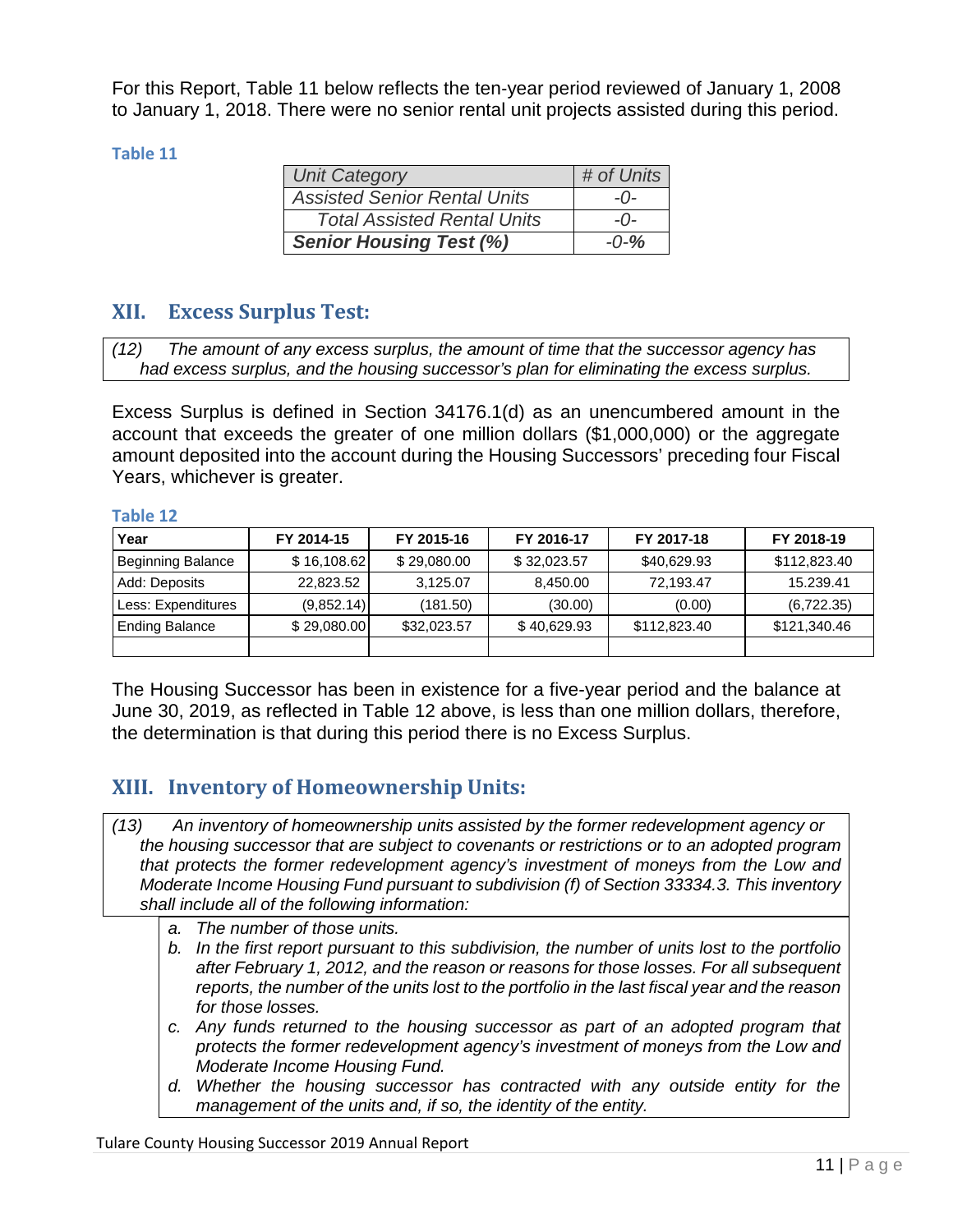Of the 59 units listed on the Successor's Housing Asset Transfer Form, five homeownership units remain for First Time Homebuyer loans and 48 units remain for housing rehabilitation loans. The property, description, remaining loan term and amount, affordability period and covenant expiration are shown in Exhibit A. The loans not listed were removed due to the Homeowner satisfying the term, loan payoff, or loan default.

The Housing Successor has not contracted with any outside entity for the management of the units.